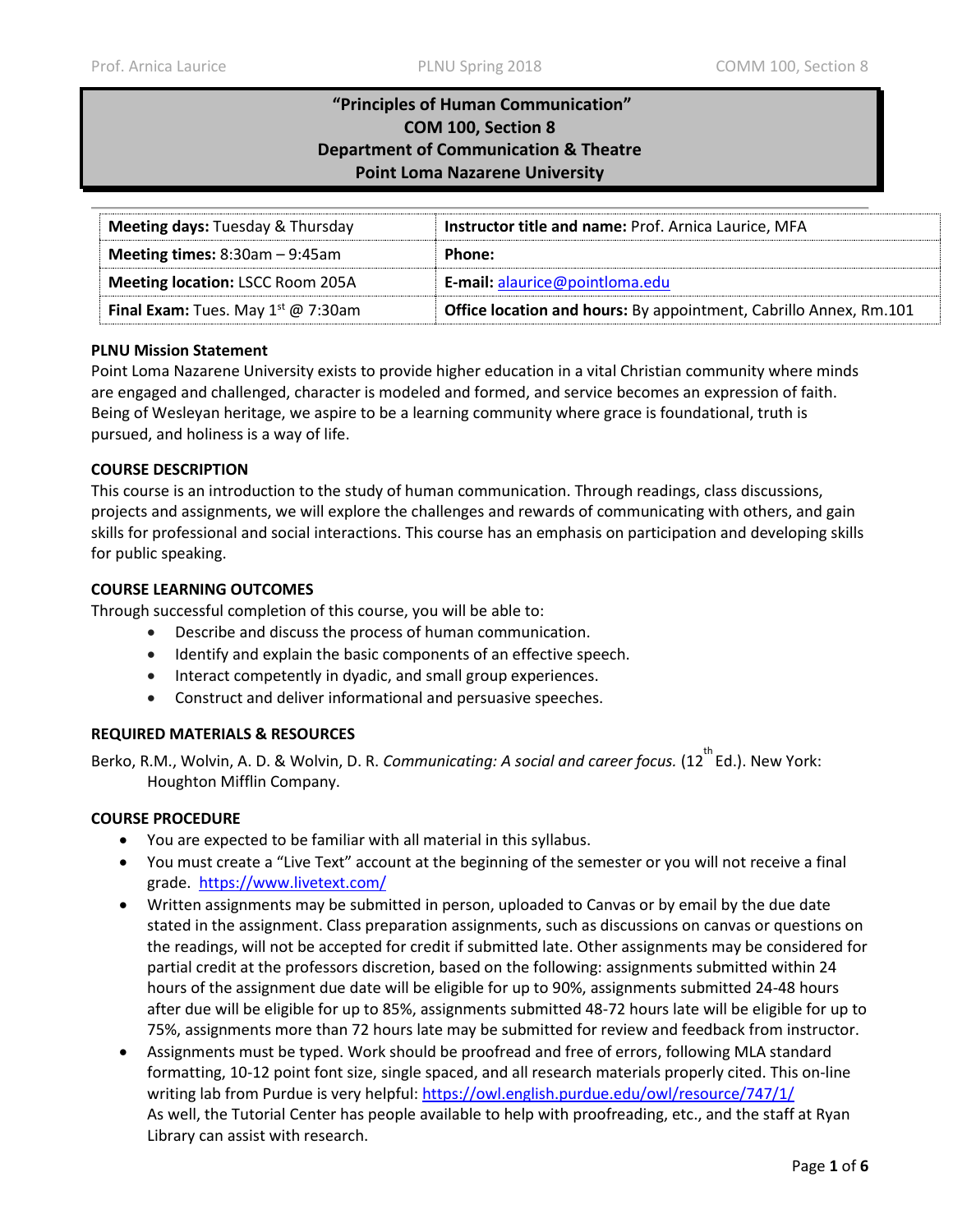- **You must take both the mid-term and final exam.** A failure to complete either of these is grounds for failure in the class regardless of point totals. You must complete all the course assignments in order to pass the class.
- **You must be ready to give your speech on the date you are assigned to speak.** It is your responsibility to know this date. *If you are not present on the assigned speaking day, you may receive a failing grade for the speech.* If you are late to class on a speech day you jeopardize partial credit for your speech.
- Each student is required to dress in a professional manner when presenting speeches. More detail will be given in class in advance of presentations.
- Each speech will be evaluated based on several criteria that the instructor will go over in class before presentations. The grading rubric will be available on the Canvas class site as well.

## **CLASS ASSIGNMENTS & GRADING BREAKDOWN**

Your grade for the course will be based on the following breakdown:

| 15% | Class Preparation, Attendance &<br>Participation | Short assignments, quizzes and discussions on<br>Canvas will be used to engage with assigned<br>readings and promote greater student<br>involvement in classroom learning. As well<br>attendance will be factored into this grade this<br>part of the grade.                                                                                                                                           |
|-----|--------------------------------------------------|--------------------------------------------------------------------------------------------------------------------------------------------------------------------------------------------------------------------------------------------------------------------------------------------------------------------------------------------------------------------------------------------------------|
| 15% | <b>Group Presentation</b>                        | Students will work in small groups to prepare<br>and give a presentation for the class on an<br>approved topic. An outline of the presentation<br>must be submitted in advance. A brief response<br>paper will follow. This assignment will help<br>prepare students for their individual speeches<br>as well as provide opportunity to practice<br>aspects of communication learned in the<br>course. |
| 20% | Informative Speech                               | Students will prepare and present an<br>informative speech to the class. Topics must be<br>approved at least two weeks before speech is<br>scheduled. An outline of the presentation must<br>be provided to instructor before presentation. A<br>brief response is due by the following class, as<br>will be outlined in class, providing self-<br>assessment of your speech.                          |
| 20% | Persuasive Speech                                | Students will prepare and present a persuasive<br>speech to the class. Topics must be approved at<br>least two weeks before speech is scheduled. An<br>outline of the presentation must be provided to<br>instructor before presentation. A brief response<br>is due by the following class, as will be outlined<br>in class, providing self-assessment of your<br>speech.                             |
| 15% | Mid Term                                         | The midterm exam for this course is tentatively<br>scheduled for March 1 <sup>st</sup> during class.                                                                                                                                                                                                                                                                                                   |
| 15% | <b>Final Exam</b>                                | The final exam for this course is scheduled for<br>7:30am on Tuesday May 1st, 2018.                                                                                                                                                                                                                                                                                                                    |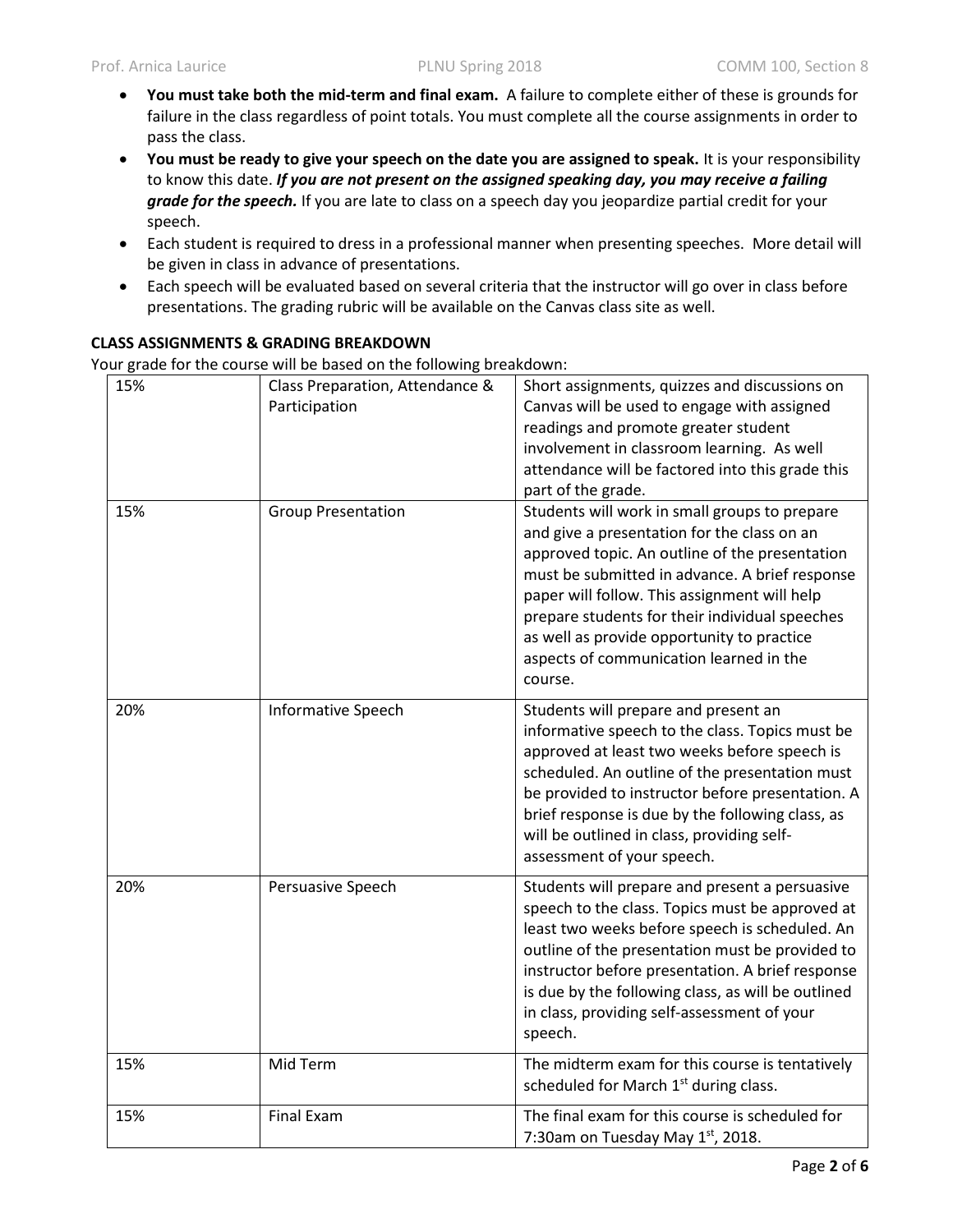| cording to rervo policy, the drage scale is as follows. (70 to Letter). |                 |  |  |
|-------------------------------------------------------------------------|-----------------|--|--|
| $93-100% = A$                                                           | $73 - 76\% = C$ |  |  |
| $90-92\% = A$ -                                                         | $70-72\% = C$   |  |  |
| $87-89\% = B+$                                                          | $67-69\% = D+$  |  |  |
| $83 - 86\% = B$                                                         | $63-66\% = D$   |  |  |
| $80 - 82\% = B$                                                         | $60 - 62\% = D$ |  |  |
| $77-79\% = C+$                                                          | $0-59\% = F$    |  |  |

# **ASSESSMENT & GRADING**

**According to PLNU policy, the Grade Scale is as follows: (% to Letter):** 

Some assignment for this course will be graded as complete/incomplete while others may receive a point value based on provided rubric and assignment information. These will then be weighted into the overall Grading Breakdown as provided above. Canvas will reflect completed portions of the Grading Breakdown but will not account for assignments that have not been graded yet (for example Attendance & Participation and Final Exam grades will not be entered until the end of the semester). You can speak with the instructor at any time if you have questions about your standing in the course. Your mid semester and final letter grade for the course will be submitted through the PLNU Portal.

## **PLNU ATTENDANCE AND PARTICIPATION POLICY**

Regular and punctual attendance at all classes is considered essential to optimum academic achievement. If the student is absent from more than 10 percent of class meetings, the faculty member can file a written report which may result in de-enrollment. If the absences exceed 20 percent, the student may be de-enrolled without notice until the university drop date or, after that date, receive the appropriate grade for their work and participation. Se[e Academic Policies](http://catalog.pointloma.edu/content.php?catoid=18&navoid=1278) in the Undergraduate Academic Catalog.

## **COURSE SPECIFIC ATTENDANCE AND PARTICIPATION POLICY**

In order to benefit from this course, you are expected to attend each class session and participate in a positive manner. Distracting or disrespectful behavior will not be tolerated and may result in removal from the classroom and significantly affect your final grade.

Being on time and ready at the start of class is important not only to your instructor but to your fellow student. If you are late, please enter the classroom quietly. If you are late on a speech or presentation day, you may not enter the class while a speech or presentation is in progress. Lates will be considered as a half absence when calculating Attendance& Participation grades.

Excused absences (University-sponsored sports, forensics or other activities) need to be brought to the instructor's attention in writing before the day(s) you will be absent. Any absences, excused or otherwise, mean you are responsible for finding out what you have missed, including any assignments that may be due before your next class. If an absence is scheduled for the same time as you are scheduled for a presentation or midterm exam, it is up to you to notify the instructor well in advance in order to coordinate alternative arrangements.

## **FINAL EXAMINATION POLICY**

Successful completion of this class requires taking the final examination on its scheduled day. The final examination schedule is posted on the [Class Schedules](http://www.pointloma.edu/experience/academics/class-schedules) site. No requests for early examinations or alternative days will be approved. The final exam for this class is schedule for 10:30am on Tuesday Dec.12<sup>th</sup>, 2017.

#### **STUDENT RESPONSIBILITY**

It is the student's responsibility to maintain his/her class schedule. Should the need arise to drop this course (personal emergencies, poor performance, etc.), the student has the responsibility to follow through (provided the drop date meets the stated calendar deadline established by the university), not the instructor. Simply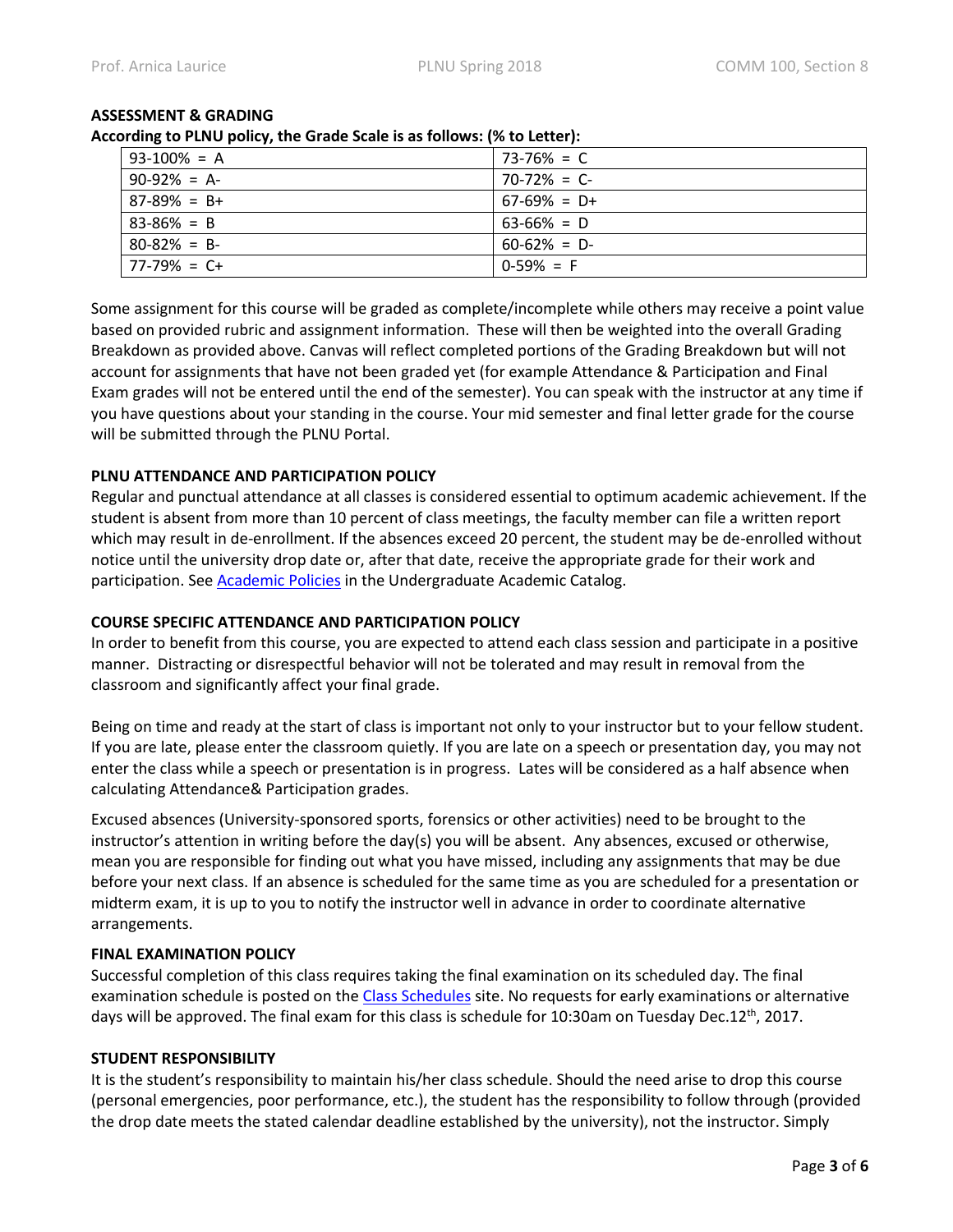ceasing to attend this course or failing to follow through to arrange for a change of registration [\(drop/add\)](http://www.pointloma.edu/sites/default/files/filemanager/Records_Office/Change_of_Schedule_Form.pdf) may result in a grade of F on the official transcript.

### **USE OF TECHNOLOGY**

Technology can be a powerful tool for learning, communication, and collaboration. However, it can also be distracting and interfere in other levels of human interaction and syntheses of course material. Please keep cell phones on silent during class. Electronic devices such as laptops, tablets and smart phones, may be used on a limited basis during class with instructor approval, but instructor reserves the right to monitor or eliminate their use or welcome in class.

## **PLNU COPYRIGHT POLICY**

Point Loma Nazarene University, as a non-profit educational institution, is entitled by law to use materials protected by the US Copyright Act for classroom education. Any use of those materials outside the class may violate the law.

## **PLNU ACADEMIC HONESTY POLICY**

Students should demonstrate academic honesty by doing original work and by giving appropriate credit to the ideas of others. Academic dishonesty is the act of presenting information, ideas, and/or concepts as one's own when in reality they are the results of another person's creativity and effort. A faculty member who believes a situation involving academic dishonesty has been detected may assign a failing grade for that assignment or examination, or, depending on the seriousness of the offense, for the course. Faculty should follow and students may appeal using the procedure in the university Catalog. See [Academic Policies](http://catalog.pointloma.edu/content.php?catoid=18&navoid=1278) for definitions of kinds of academic dishonesty and for further policy information.

#### **PLNU ACADEMIC ACCOMMODATIONS POLICY**

If you have a diagnosed disability, please contact PLNU's Disability Resource Center (DRC) within the first two weeks of class to demonstrate need and to register for accommodation by phone at 619-849-2486 or by e-mail at [DRC@pointloma.edu.](mailto:DRC@pointloma.edu) See [Disability Resource Center](http://www.pointloma.edu/experience/offices/administrative-offices/academic-advising-office/disability-resource-center) for additional information.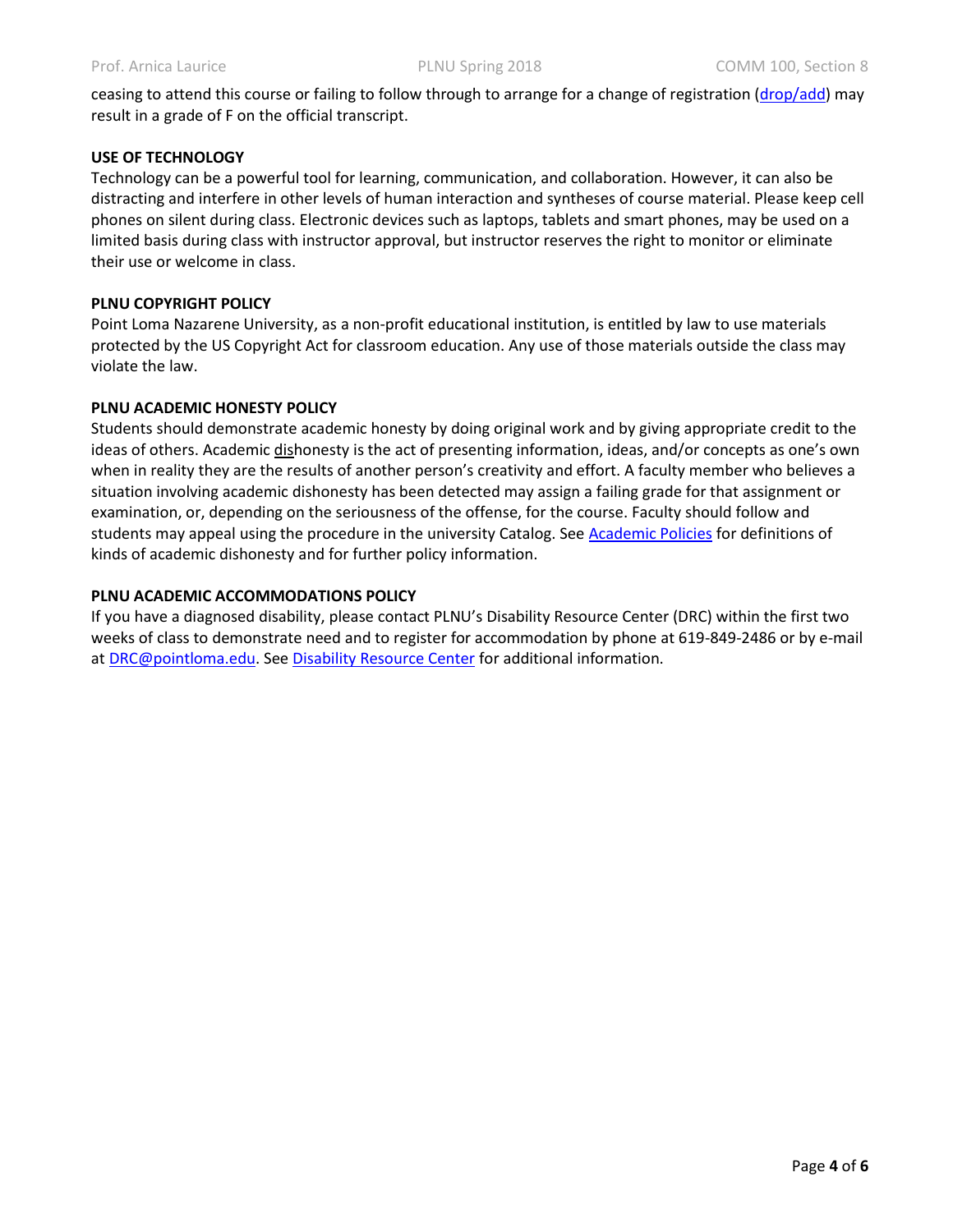## **Proposed Class Schedule**

| Class #        | <b>Date</b> | Subject                               | <b>Readings/Assignments for Class</b>                                         | <b>Assignments for Next Class</b>      |
|----------------|-------------|---------------------------------------|-------------------------------------------------------------------------------|----------------------------------------|
| $\mathbf{1}$   | 1/11        | Why COMM 100?                         |                                                                               | Read article "Classical                |
|                |             | Introductions, Syllabus,              |                                                                               | Rhetoric 101: An                       |
|                |             | Expectations, etc.                    |                                                                               | Introduction" and                      |
|                |             | Intro Group Project                   |                                                                               | respond to discussion on               |
|                |             |                                       |                                                                               | Canvas                                 |
| $\overline{2}$ | 1/16        | The Art of Rhetoric                   | McKay, Brett and Kate. "Classical                                             | Read article "Classical<br>$\bullet$   |
|                |             |                                       | Rhetoric 101: An Introduction" The Art                                        | Rhetoric 101: The Three                |
|                |             |                                       | of Manliness. The Art of Manliness. 14                                        | <b>Means of Persuasion"</b>            |
|                |             |                                       | Nov. 2010. Web. 14 Nov. 2010.                                                 | and respond to                         |
|                |             |                                       |                                                                               | discussion on Canvas                   |
| 3              | 1/18        | The Art of Persuasion                 | McKay, Brett and Kate. "Classical                                             | Read article "Classical<br>$\bullet$   |
|                |             |                                       | Rhetoric 101: The Three Means of                                              | Rhetoric 101: Logical                  |
|                |             |                                       | Persuasion" The Art of Manliness. The                                         | Fallacies" and respond                 |
|                |             |                                       | Art of Manliness. 21 Dec. 2010. Web.                                          | to discussion on Canvas                |
| $\overline{4}$ | 1/23        |                                       | 21 Dec. 2010                                                                  | Ch.1 of text                           |
|                |             | The Power of Logic                    | McKay, Brett and Kate. "Classical<br>Rhetoric 101: Logical Fallacies" The Art | $\bullet$                              |
|                |             |                                       | of Manliness. The Art of Manliness. 26                                        |                                        |
|                |             |                                       | May 2011. Web. 26 May 2011.                                                   |                                        |
| 5              | 1/25        | The Human Communication               | "Communicating: A Social, Career and                                          | Final prep group<br>$\bullet$          |
|                |             | Process                               | Cultural Focus" Ch. 1                                                         | projects                               |
| 6              | 1/30        | $\triangleright$ Current Events Group |                                                                               | <b>Group Presentation</b><br>$\bullet$ |
|                |             | <b>Presentations</b>                  |                                                                               | <b>Reflection Papers due</b>           |
|                |             |                                       |                                                                               | Feb.1st                                |
| 7              | 2/1         | <b>TBA</b>                            | <b>Group Presentation reflection papers</b>                                   | Read Ch.14 of text<br>$\bullet$        |
|                |             |                                       | due                                                                           | 3 topic choices for<br>$\bullet$       |
|                |             |                                       |                                                                               | <b>Informative Speech</b>              |
| 8              | 2/6         | Intro Informative Speech              | "Communicating: A Social, Career and                                          | Outline & sources for<br>$\bullet$     |
|                |             | Assignment                            | Cultural Focus" Ch. 14                                                        | <b>Informative Speech</b>              |
|                |             |                                       | 3 topic choices for Informative Speech                                        | Read Ch.11 of text<br>$\bullet$        |
| 9              | 2/8         | <b>Planning the Message</b>           | "Communicating: A Social, Career and                                          | Read Ch.12 of text<br>$\bullet$        |
|                |             |                                       | Cultural Focus" Ch. 11                                                        |                                        |
|                |             |                                       |                                                                               |                                        |
| 10             | 2/13        | Developing the Message                | "Communicating: A Social, Career and                                          | Read Ch.13 of text<br>$\bullet$        |
|                |             |                                       | Cultural Focus" Ch. 12                                                        |                                        |
| 11             | 2/15        | <b>Structuring the Message</b>        | "Communicating: A Social, Career and                                          |                                        |
|                |             |                                       | Cultural Focus" Ch.13                                                         |                                        |
| 12             | 2/20        | Presenting the Message                | "Communicating: A Social, Career and                                          | Read Ch.2 & 3 of text<br>$\bullet$     |
|                |             |                                       | Cultural Focus" Ch.16                                                         |                                        |
|                |             |                                       |                                                                               |                                        |
| 13             | 2/22        | Verbal & Non-Verbal                   | "Communicating: A Social, Career and                                          |                                        |
|                |             | Communication                         | Cultural Focus" Ch. 2 & 3                                                     |                                        |
| 14             | 2/27        | Non-Verbal Communication              |                                                                               | Study for midterm<br>$\bullet$         |
|                |             | Cont.                                 |                                                                               |                                        |
|                |             | Midterm Prep                          |                                                                               |                                        |